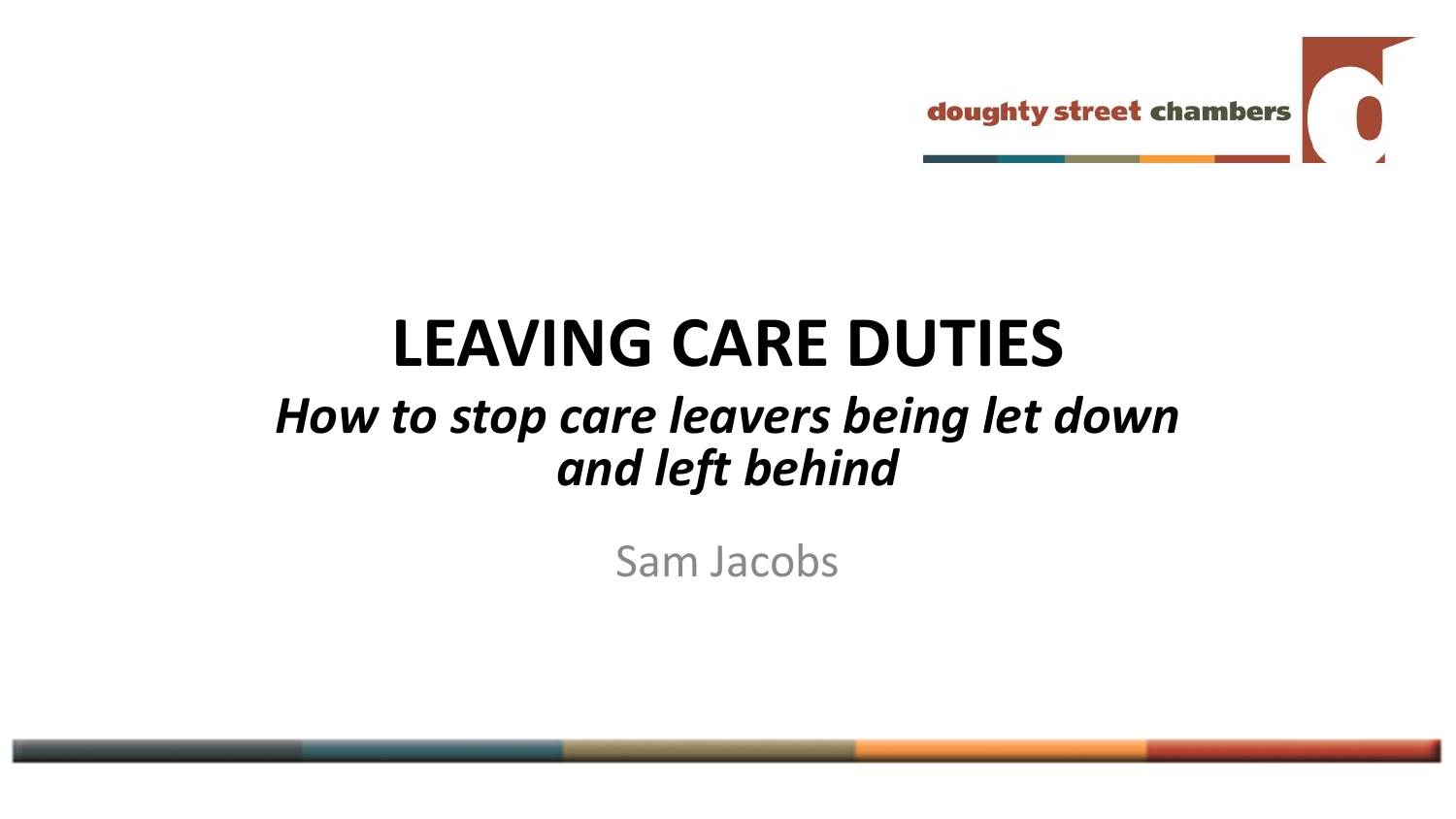### **To be covered:**

- The leaving care duties a (very) brief overview
- Topic 1: sections 17 and 20 LAs avoiding their leaving care duties
- Topic 2: what it means to be a good corporate parent
- Topic 3: independent personal advisors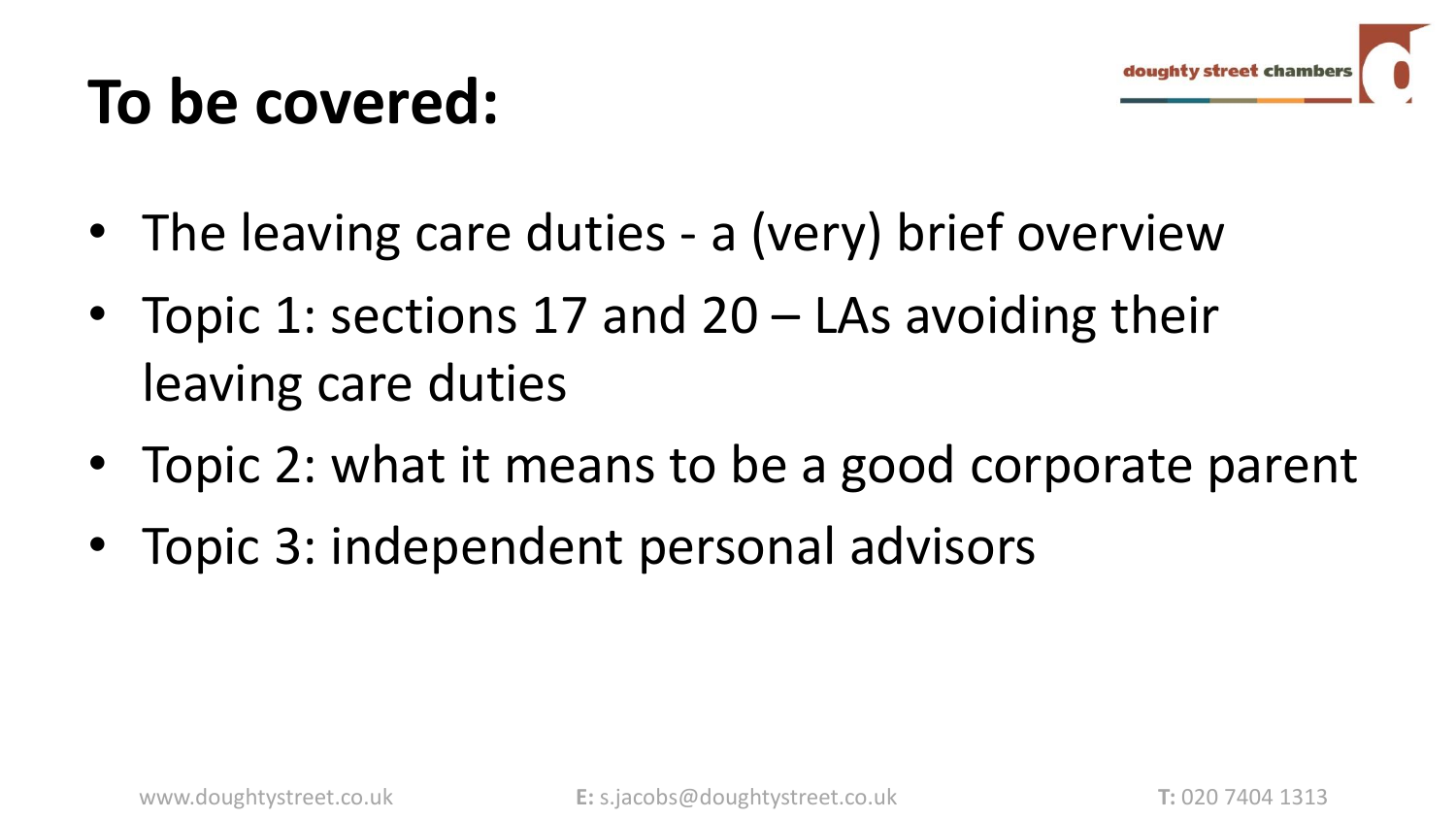

### **Leaving care duties: an overview**

- Children Act 1989, Part III. In particular:
	- Sections 23C to 24C
	- Schedule 2 paras 19A-19C
- Care Planning, Placement and Case Review (England) Regulations 2010/959 ("Care Planning Regs 2010")
- The Care Leavers (England) Regulations 2010 ("Care Leavers Regs 2010")
- Statutory Guidance *Volume 3: planning transition to adulthood for care leavers* October 2010 (revised January 2015) ("the Guidance")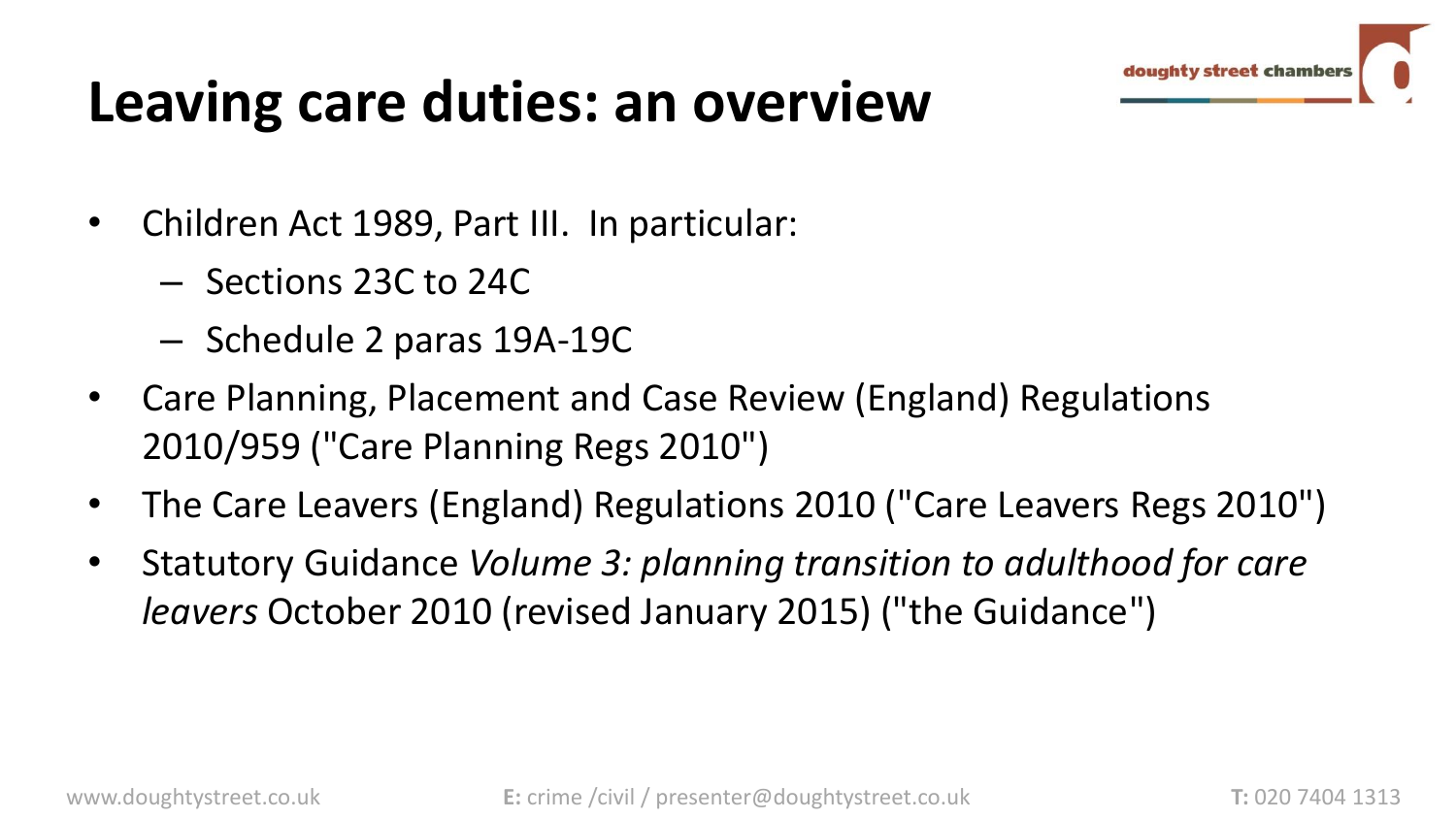

## **Leaving care duties: an overview**

- Full duty owed to a 'former relevant child'
	- 'looked after' for a period amounting to 13 weeks beginning after the age of 14, and finishing after 16
- More limited duty to 'person qualifying for advice and assistance
	- 'looked after' for any length of time between age of 16 and 18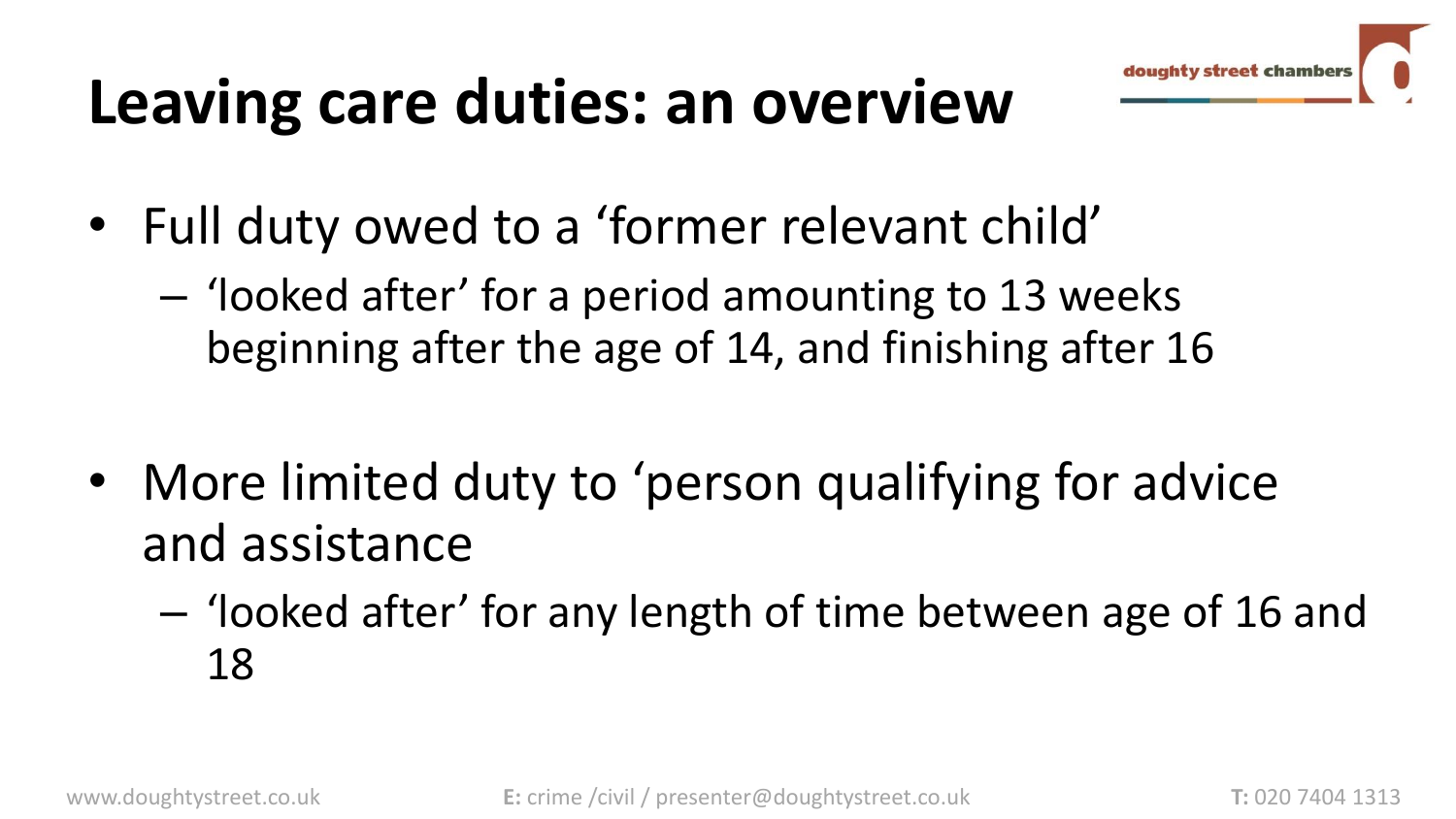## **Leaving care duties: an overview**

- The key elements are:
	- A personal advisor
	- A pathway assessment
	- A pathway plan
	- Review of the pathway plan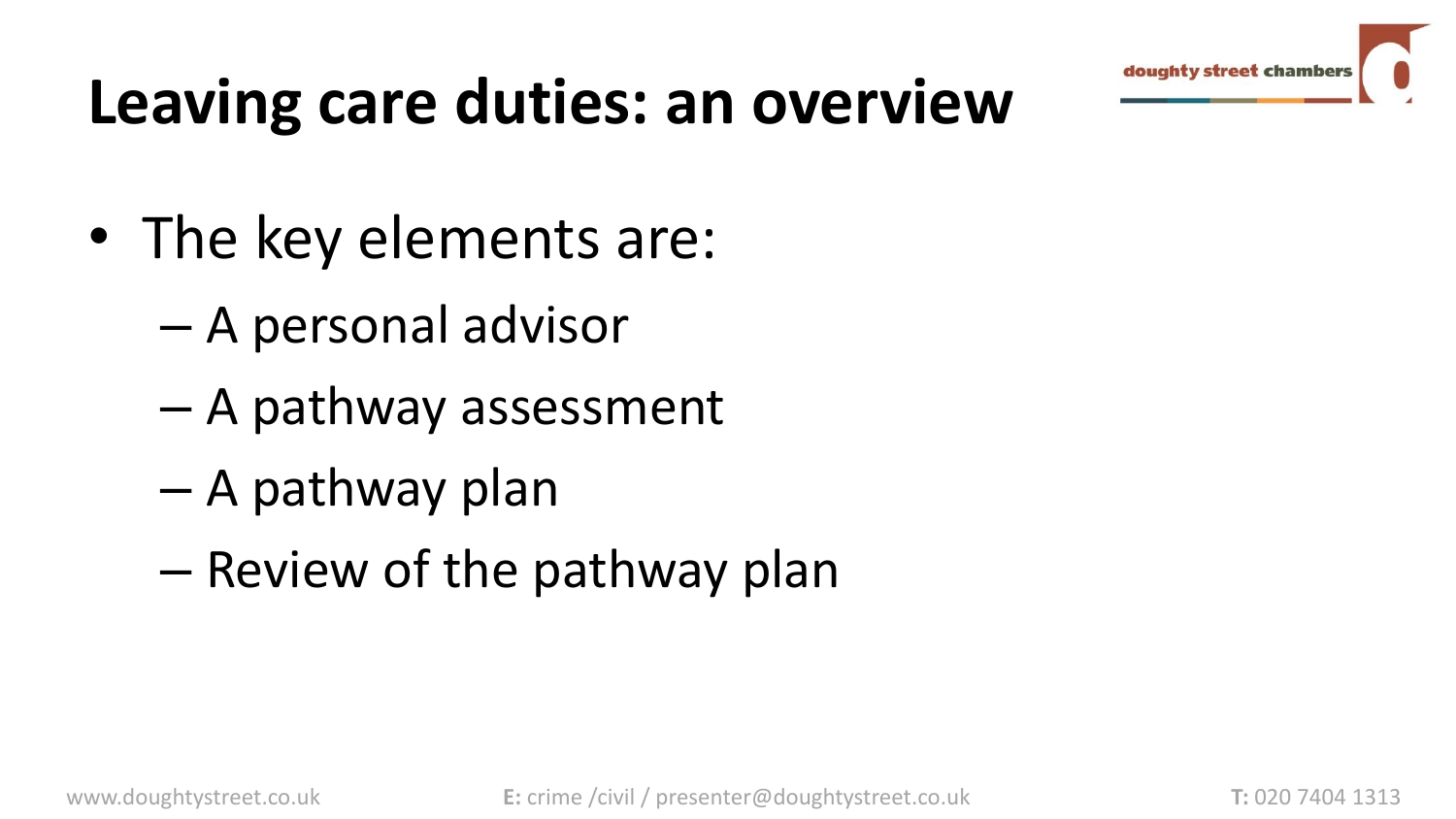### **Leaving care duties: some key outcomes**

- Transition planning starts early (no later than three months after turning 16)
- Care leaver feel supported (personal advisor)
- Holistic:
	- Physical, emotional and mental health
	- Continued education, training and employment
	- Independent living skills
- Assessment and planning achieves specificity (*R (Deeming) v Birmingham City Council* [2006] EWHC 3719 (Admin))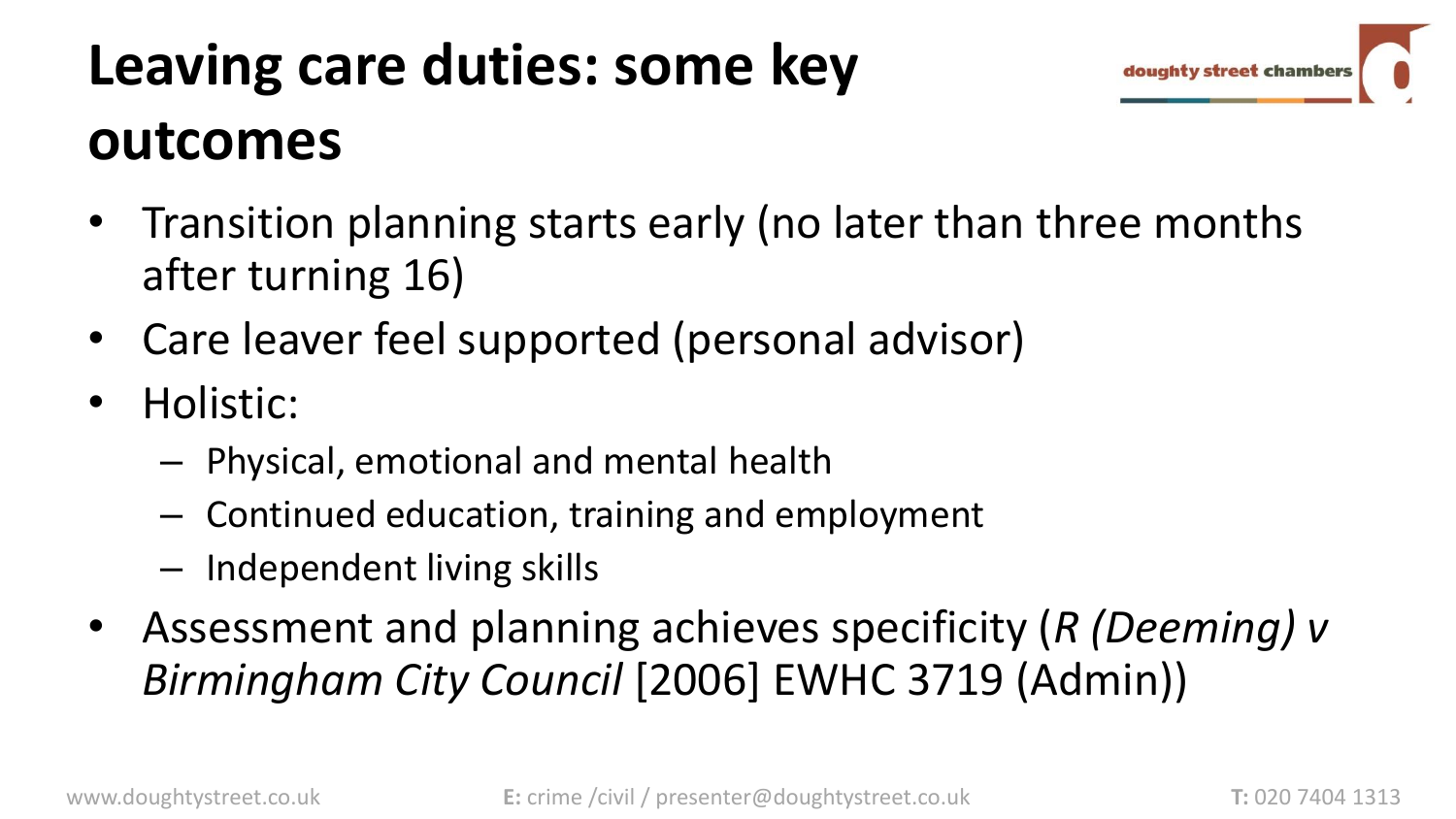# **Topic 1: sections 17 and 20 – LAs avoiding their leaving care duties**

- Section 17:
	- Broad general duty
	- Not 'looked after'
- Section 20:
	- Mandatory duty to accommodate
	- Child is 'looked after'
- Offering accommodation under section 17 rather than section 20
	- It saves local authorities money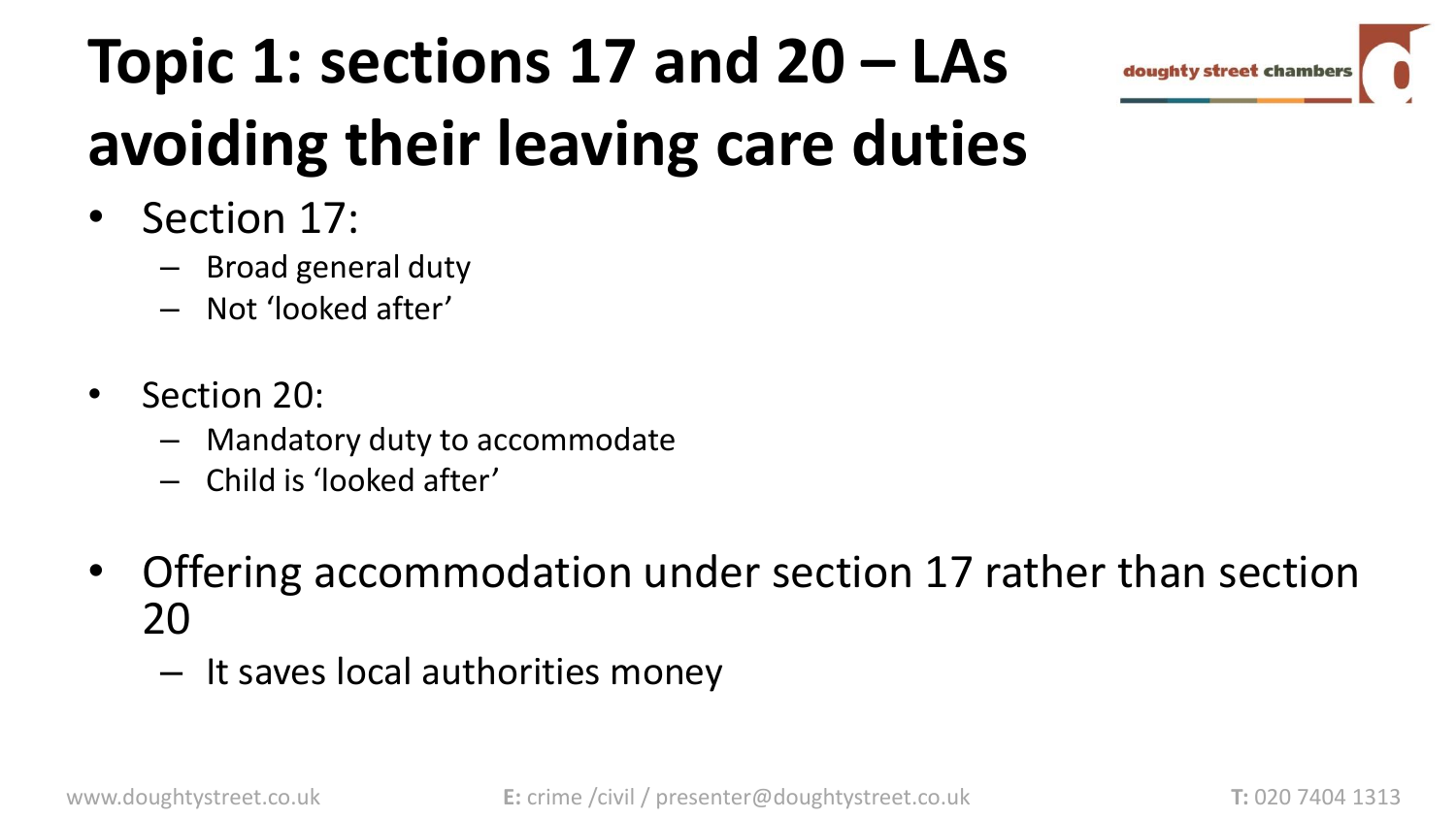• R (M) *Hammersmith and Fulham London Borough Council*  [2008] UKHL 14 – a homeless child will need more than just accommodation:

*"Such a young person has needs over and above the simple need for a roof over her head and these can better be met by the social services. Unless the problem is relatively short-term, she will then become an eligible child, and social services accommodation will also bring with it the additional responsibilities to help and support her in the transition to independent adult living. It was not intended that social services should be able to avoid those responsibilities by looking to the housing authority to accommodate the child"* (at §31).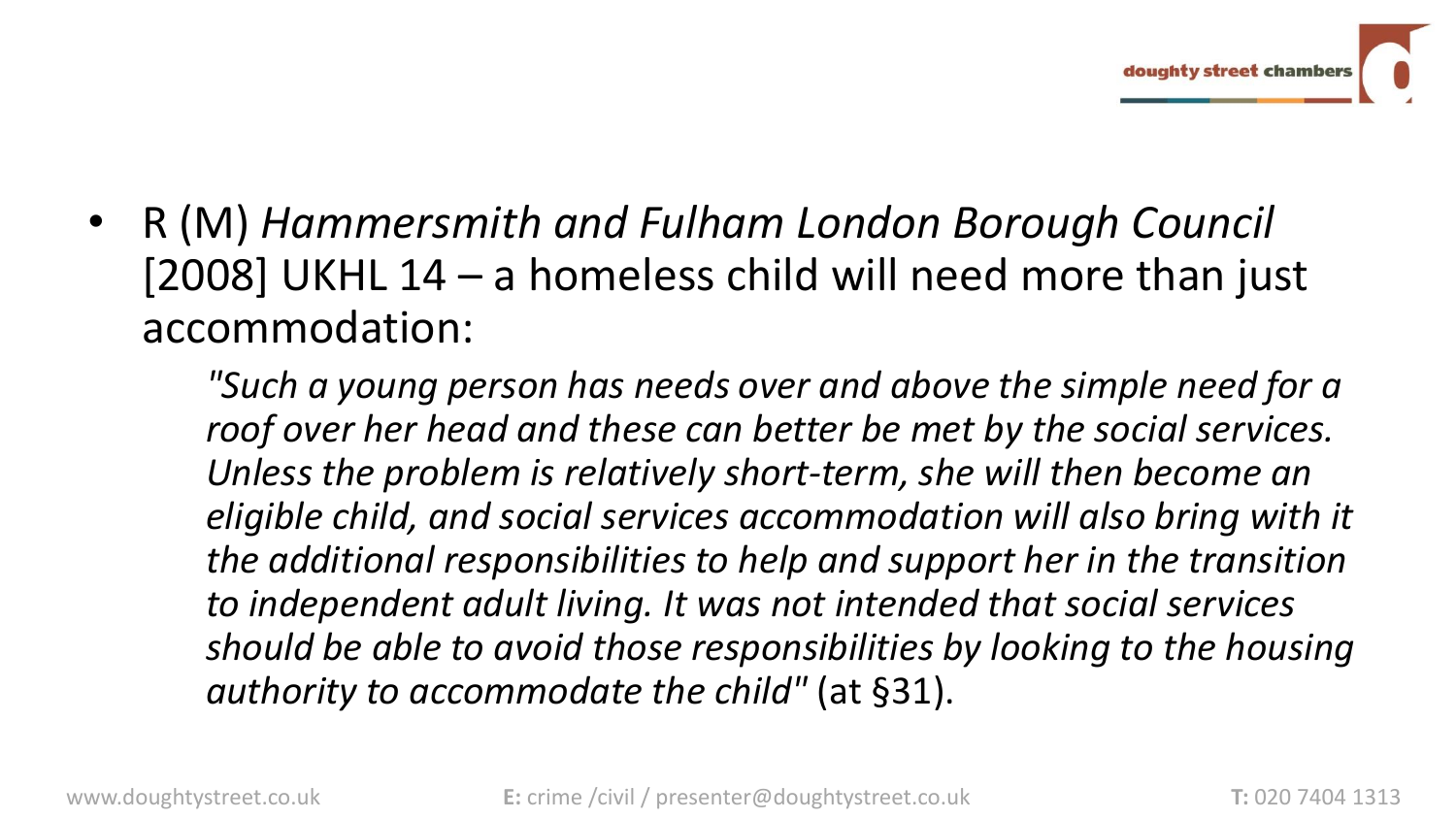- *R (G) v Southwark London Borough Council* [2009] UKHL 26;
	- 17 year old LA considered just needed "help with accommodation"
	- But each section 20 criteria were met
	- Hale: *"were not entitled to 'sidestep' that duty by giving the accommodation a different label"*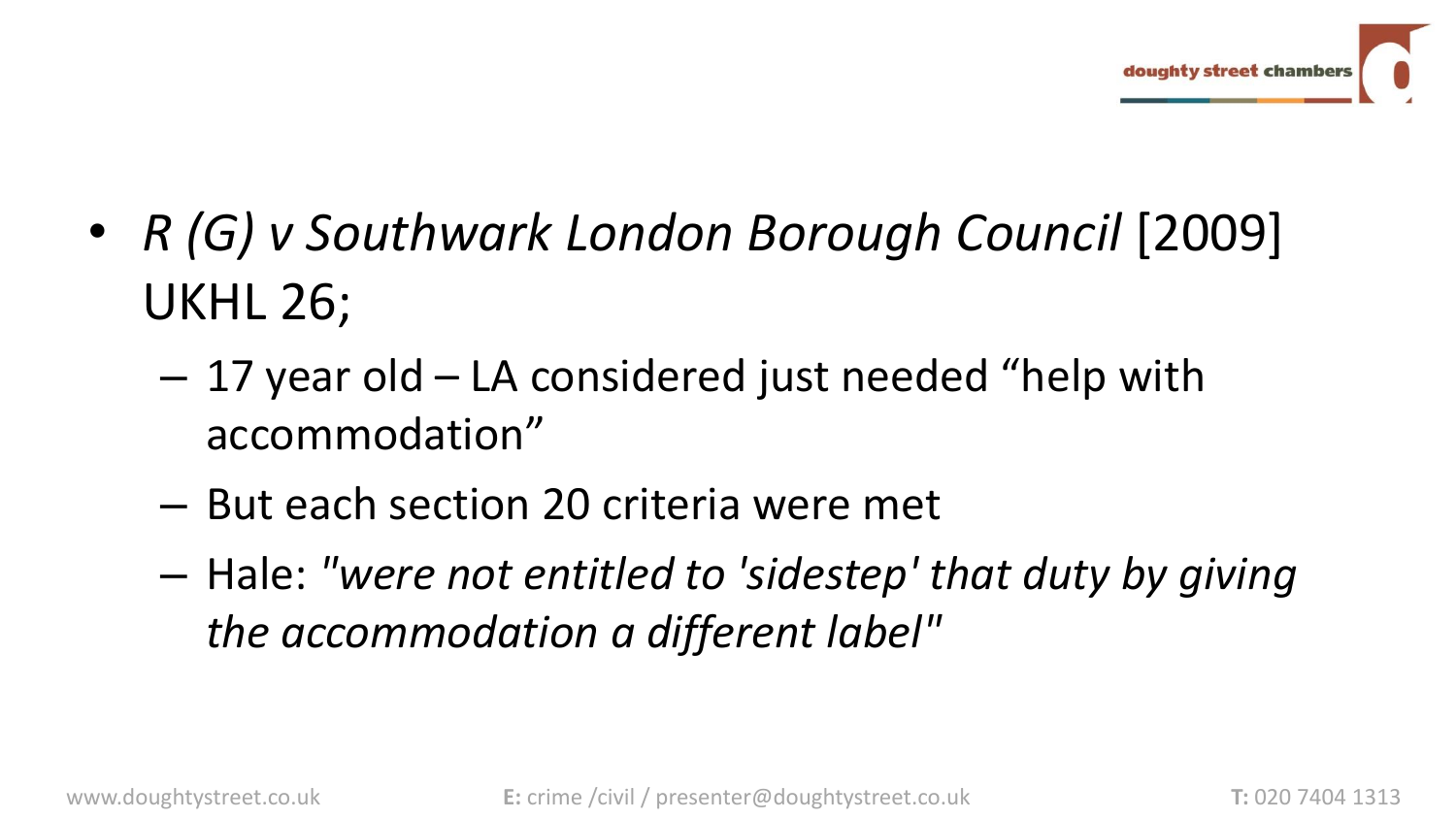• Still happening, ALL THE TIME!

• Check policies (eg Camden changed policy in 2016 following legal challenge):

> *"where a young person is assessed by [Family Services and Social Work division "FSSW"] as not requiring accommodation under section 20 because they only have a housing need..."*

*[emphasis added]*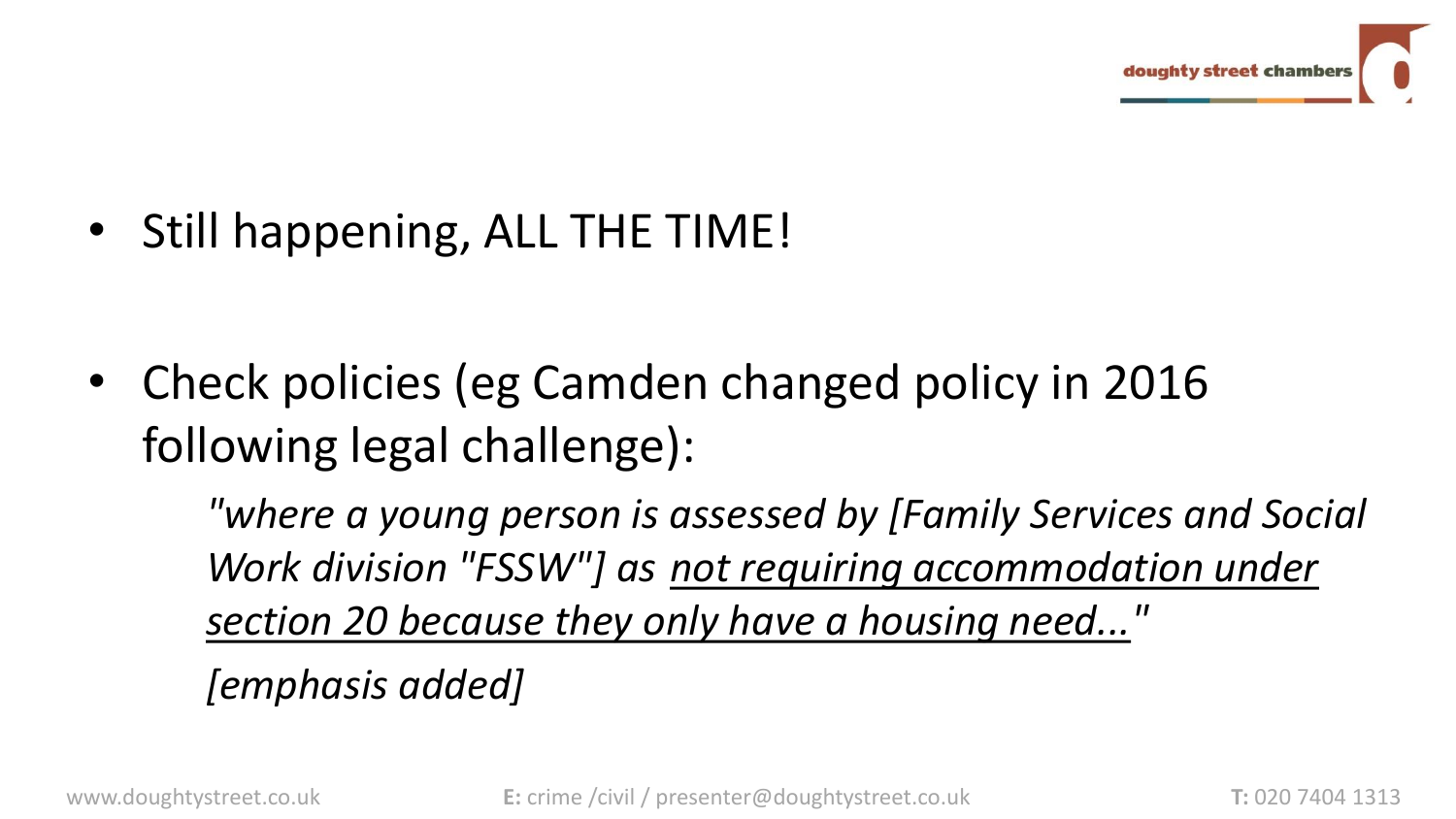

## **Topic 2: what it means to be a good corporate parent**

- Practitioners should (Guidance, [1.10]):
	- Ask is this good enough for my own child?
	- Give second chances
	- Ask whether it is tailored to individual needs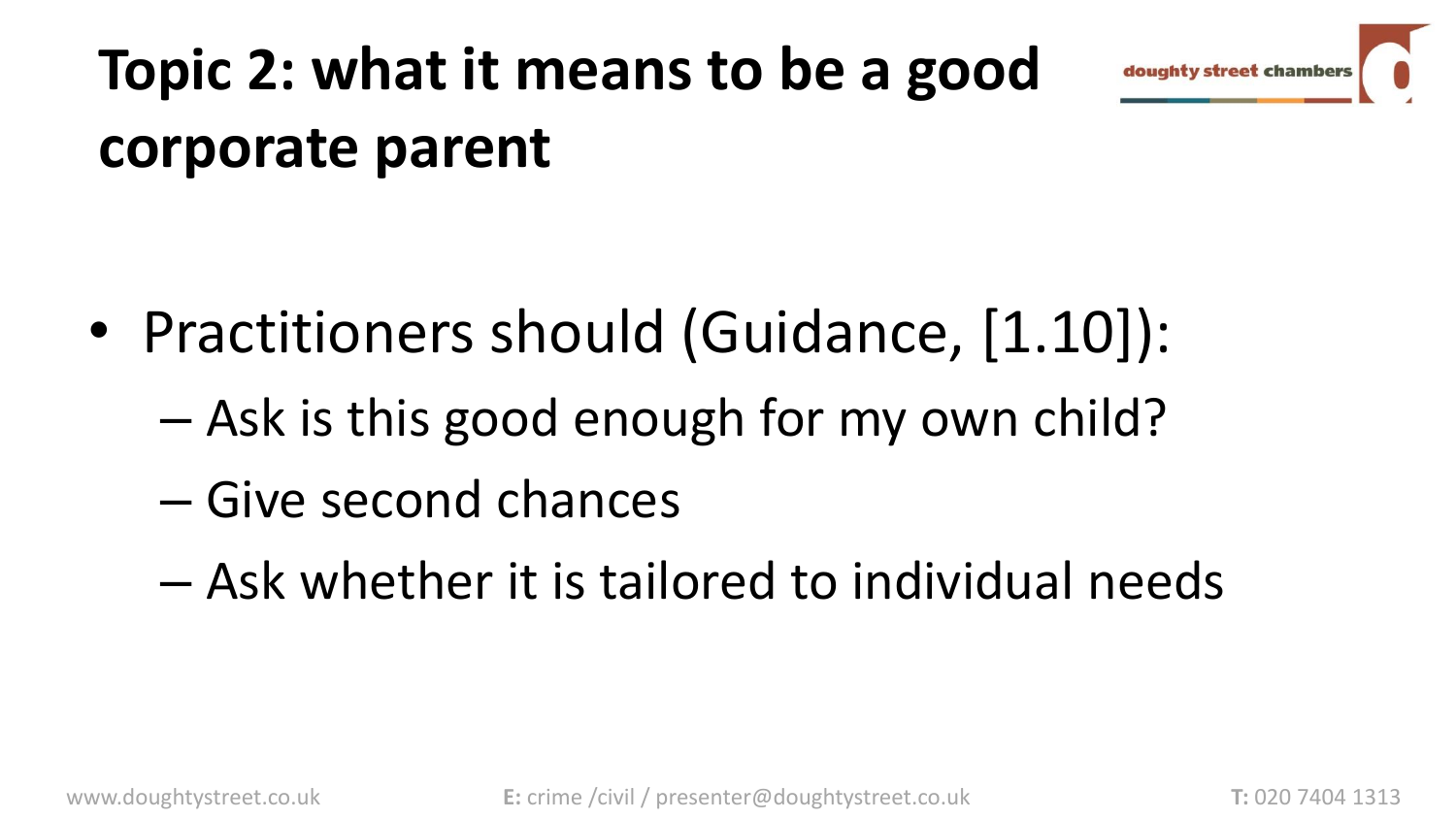#### **Children and Social Work Act 2017, section 1:**

*1 Corporate parenting principles*

- *(1) A local authority in England must, in carrying out functions in relation to the children and young people mentioned in subsection (2), have regard to the need—*
	- *(a) to act in the best interests, and promote the physical and mental health and well-being, of those children and young people;*
	- *(b) to encourage those children and young people to express their views, wishes and feelings;*
	- *(c) to take into account the views, wishes and feelings of those children and young people;*
	- *(d) to help those children and young people gain access to, and make the best use of, services provided by the local authority and its relevant partners;*
	- *(e) to promote high aspirations, and seek to secure the best outcomes, for those children and young people;*
	- *(f) for those children and young people to be safe, and for stability in their home lives, relationships and education or work;*
	- *(g) to prepare those children and young people for adulthood and independent living.*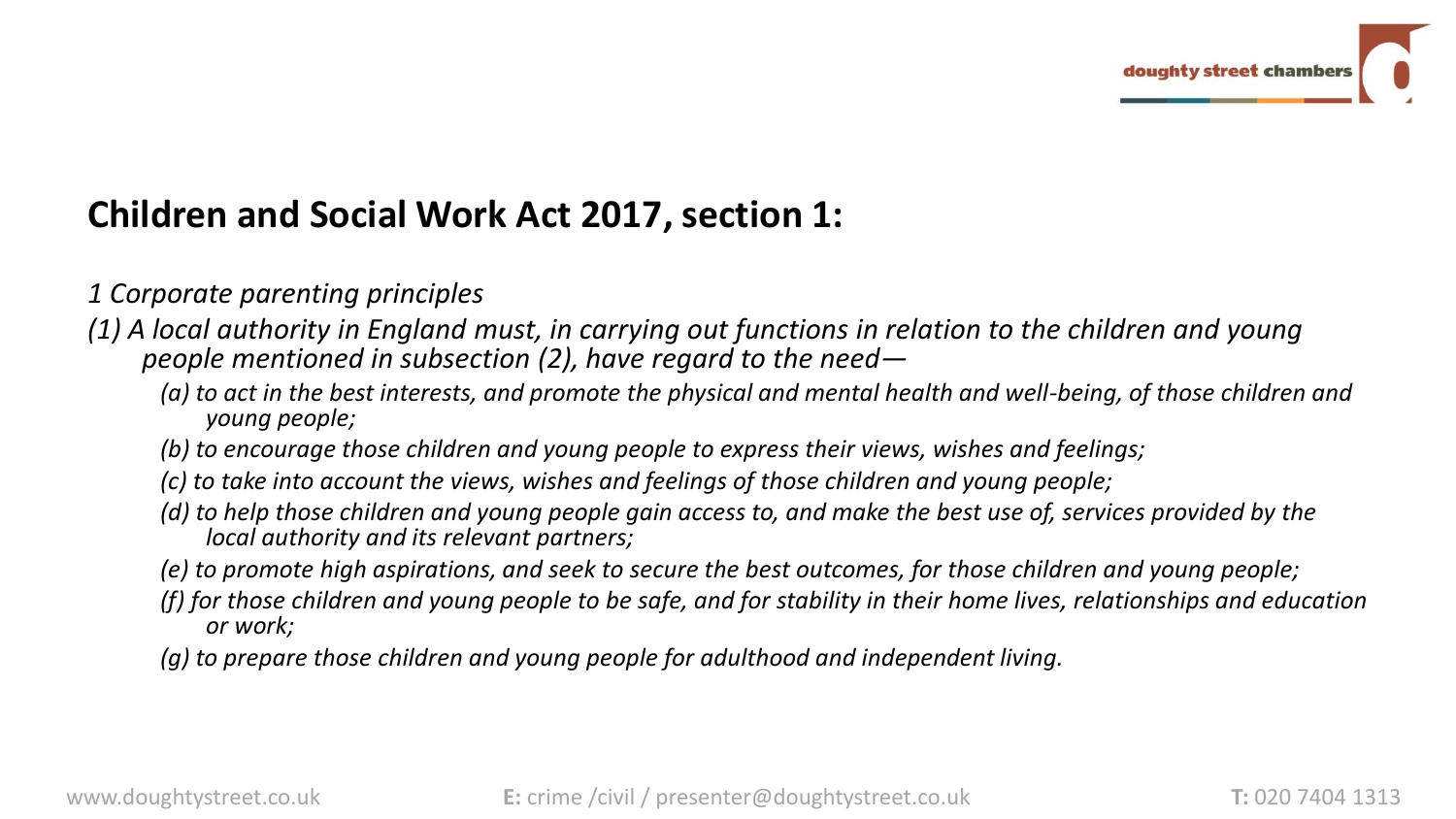#### **Children and Social Work Act 2017, section 2:**

#### *2 Local offer for care leavers*

*(1) A local authority in England must publish information about—*

*(a) services which the local authority offers for care leavers as a result of its functions under the [Children Act 1989](https://login.westlaw.co.uk/maf/wluk/app/document?src=doc&linktype=ref&context=34&crumb-action=replace&docguid=I5FF1A070E42311DAA7CF8F68F6EE57AB);* 

- *(b) other services which the local authority offers that may assist care leavers in, or in preparing for, adulthood and independent living.*
- *(2) For the purposes of subsection (1), services which may assist care leavers in, or in preparing for, adulthood and independent living include services relating to—*

*(a) health and well-being;*

*(b) relationships;*

*(c) education and training;*

*(d) employment;*

*(e) accommodation;*

*(f) participation in society.*

*(3) Where it considers appropriate, a local authority in England must publish information about services for care leavers offered by others which the local authority has power to offer as a result of its functions under the [Children Act 1989](https://login.westlaw.co.uk/maf/wluk/app/document?src=doc&linktype=ref&context=34&crumb-action=replace&docguid=I5FF1A070E42311DAA7CF8F68F6EE57AB).*

(4) Information required to be published by a local authority under this section is to be known as its "local offer for care leavers".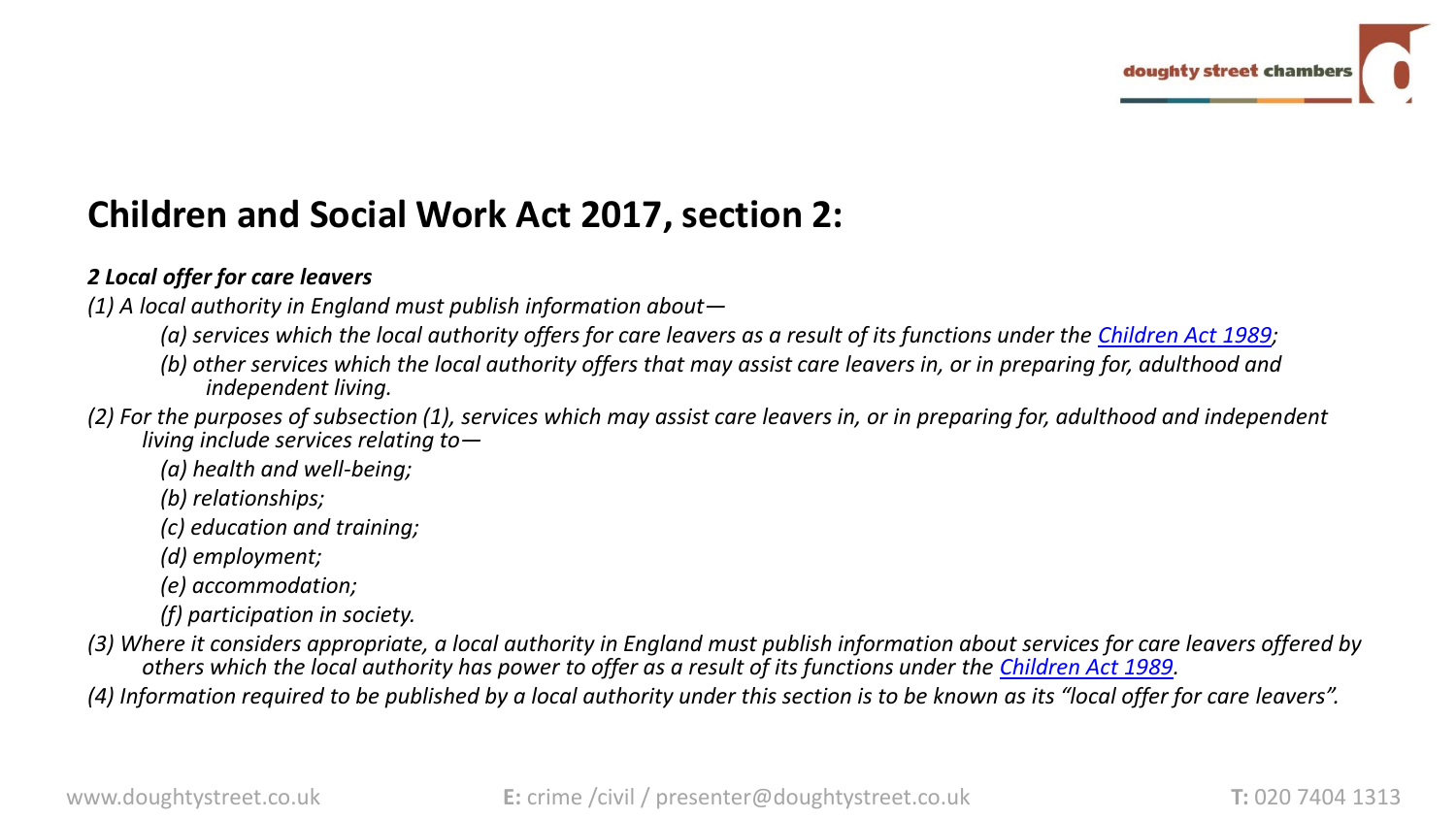### New Guidance:

### Applying corporate parenting principles to looked-after children and care leavers (February 2018)

*1.1 The role that councils play in looking after children is one of the most important things they do. Local authorities have a unique responsibility to the children they look after and their care leavers (relevant and former relevant children). In this context local authorities are often referred to as being the 'corporate parent' of these children and young people, and the critical question that local authorities should ask in adopting such an approach is: 'would this be good enough for my child?'*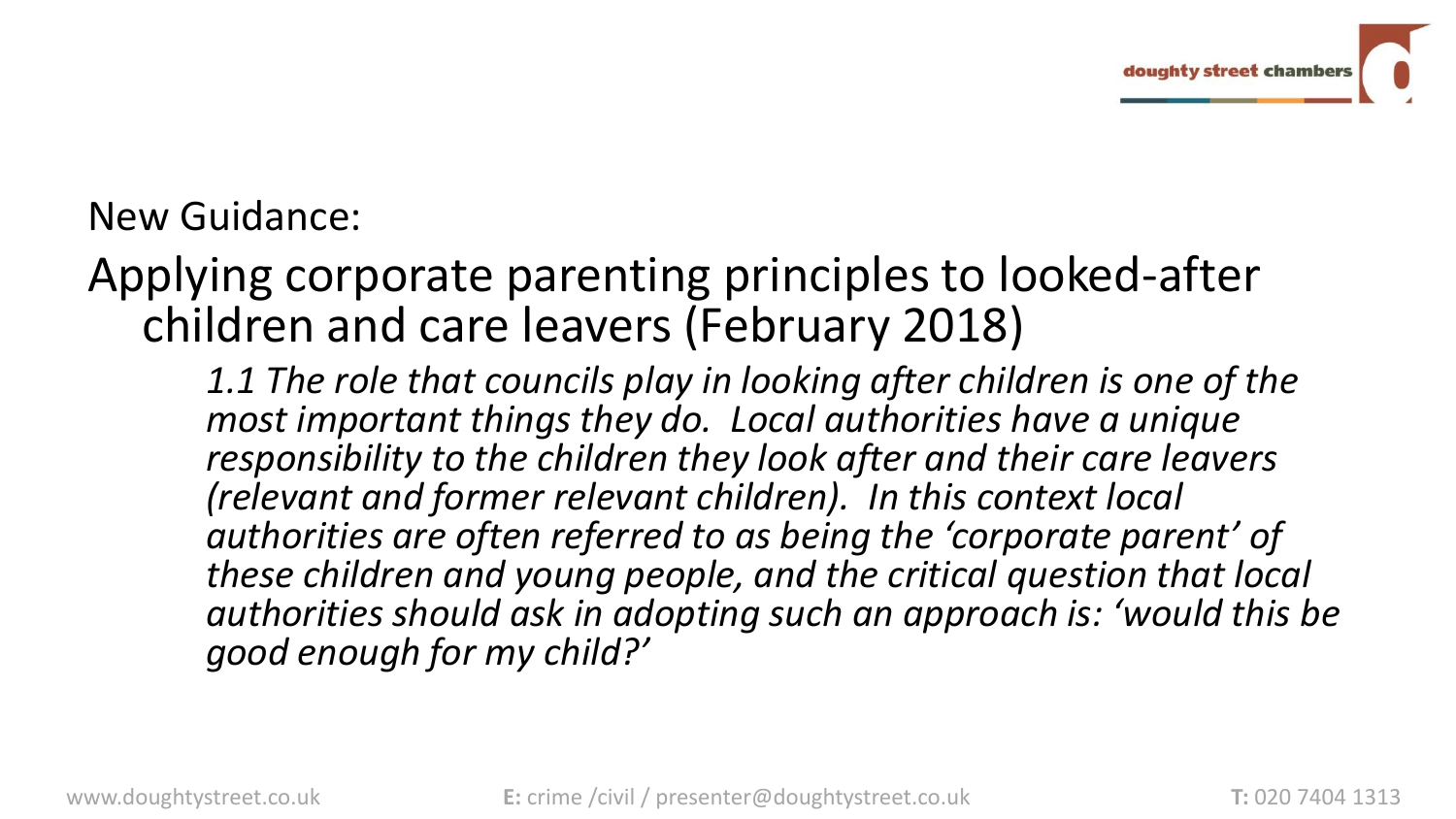

### Case study: 'Miss B'

www.doughtystreet.co.uk **E:** crime /civil / presenter@doughtystreet.co.uk **T:** 020 7404 1313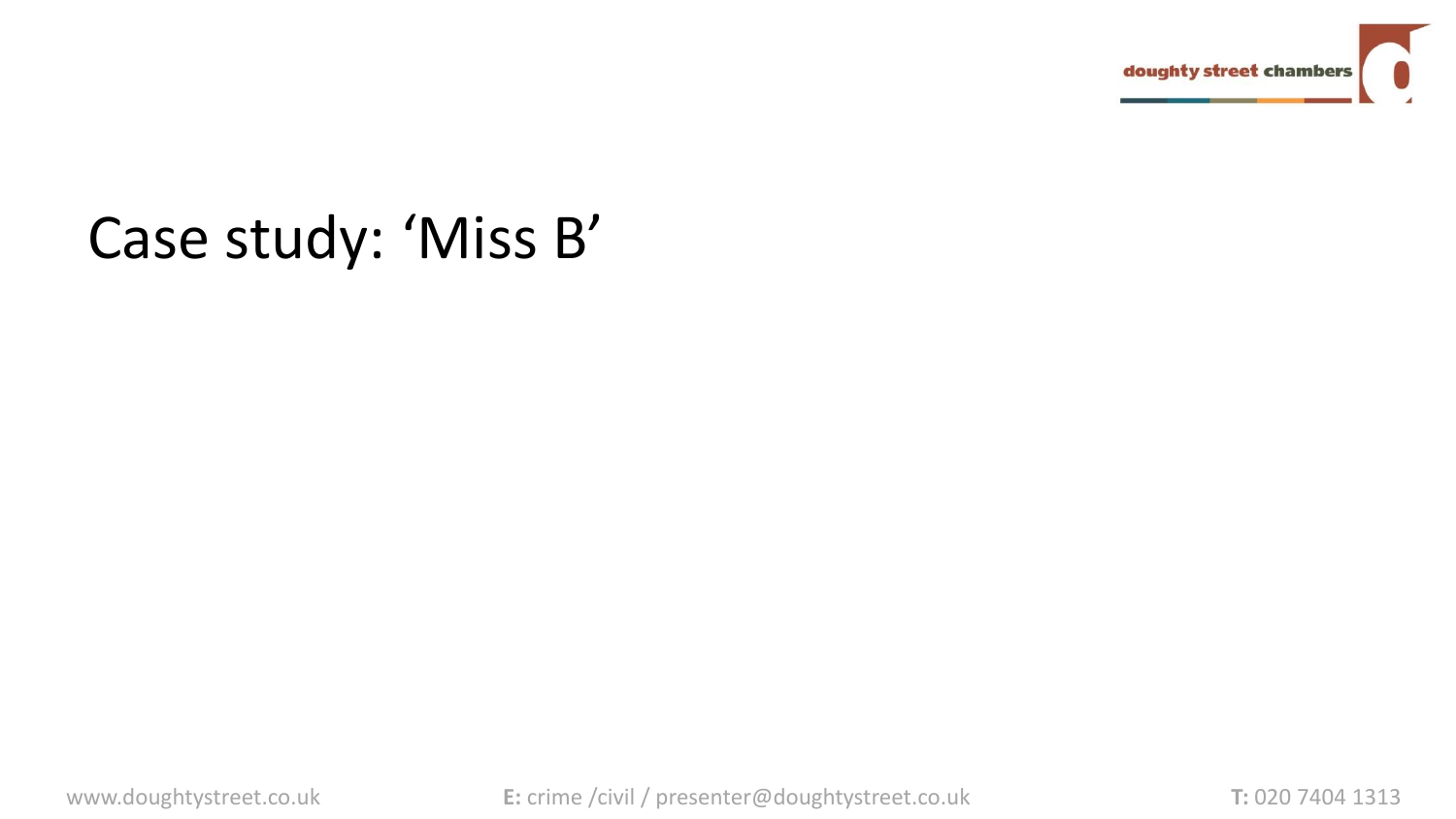## **Topic 3: independent personal advisors**

• Appointed to every eligible child: Sch 2, para 19C

• And appointed asap: *R (G) v* Nottingham CC [2008] EWHC 400 (Admin)

• Perform the functions set out in regulation 44 of the Care Planning Regs 2010

doughty street cham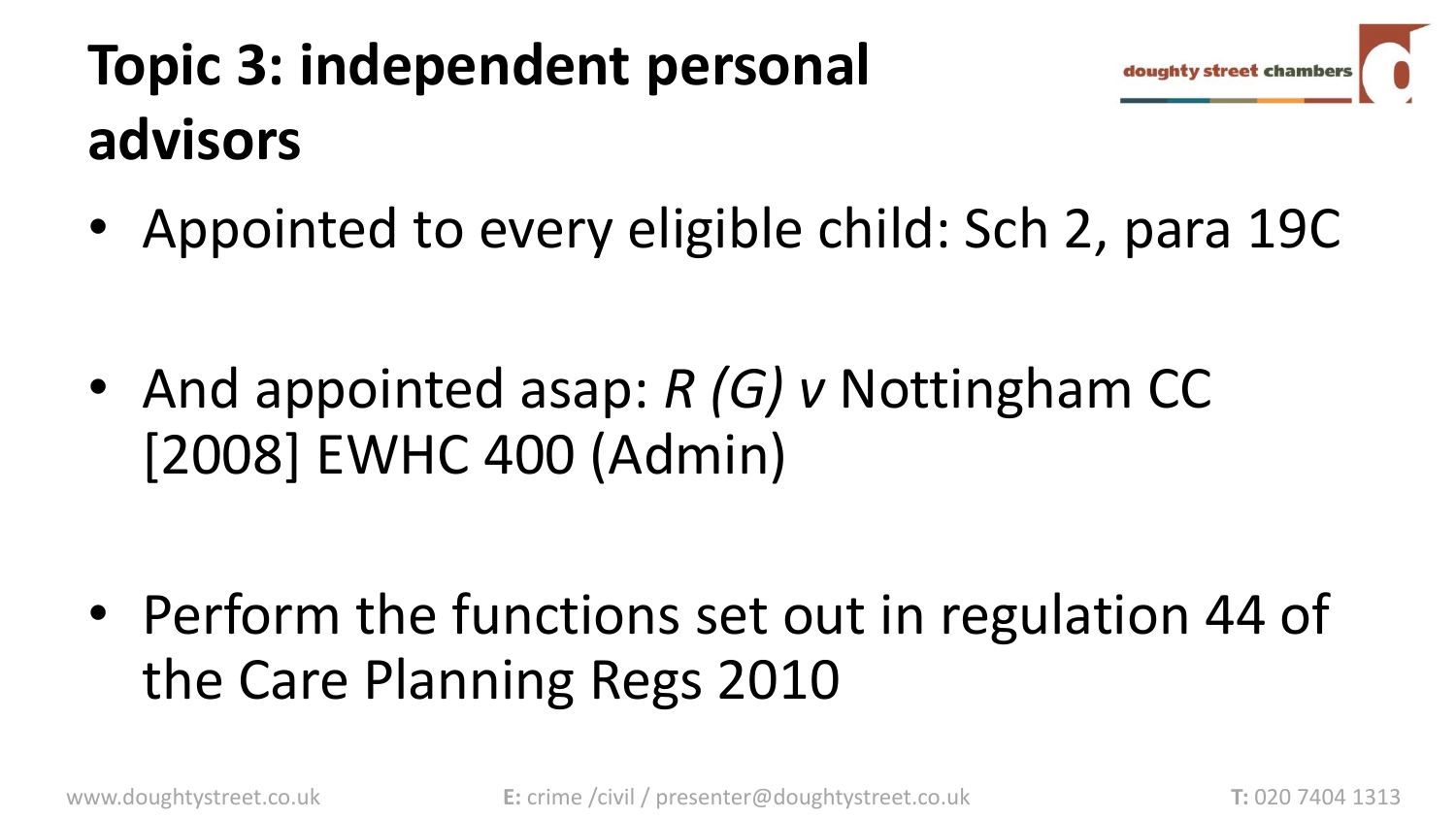### **Topic 3: independent personal advisors**

• Regulation 44 Care Planning Regs:

*The personal adviser's functions in relation to C are to—*

*(a) provide advice (including practical advice) and support,*

*(b) participate in reviews of C's case ...*

- *(c) liaise with the responsible authority in the implementation of the pathway plan,*
- *(d) co-ordinate the provision of services and take reasonable steps to ensure C makes use of such services,*

*(e) remain informed about C's progress and wellbeing, and*

*(f) maintain a written record of their contacts with C.*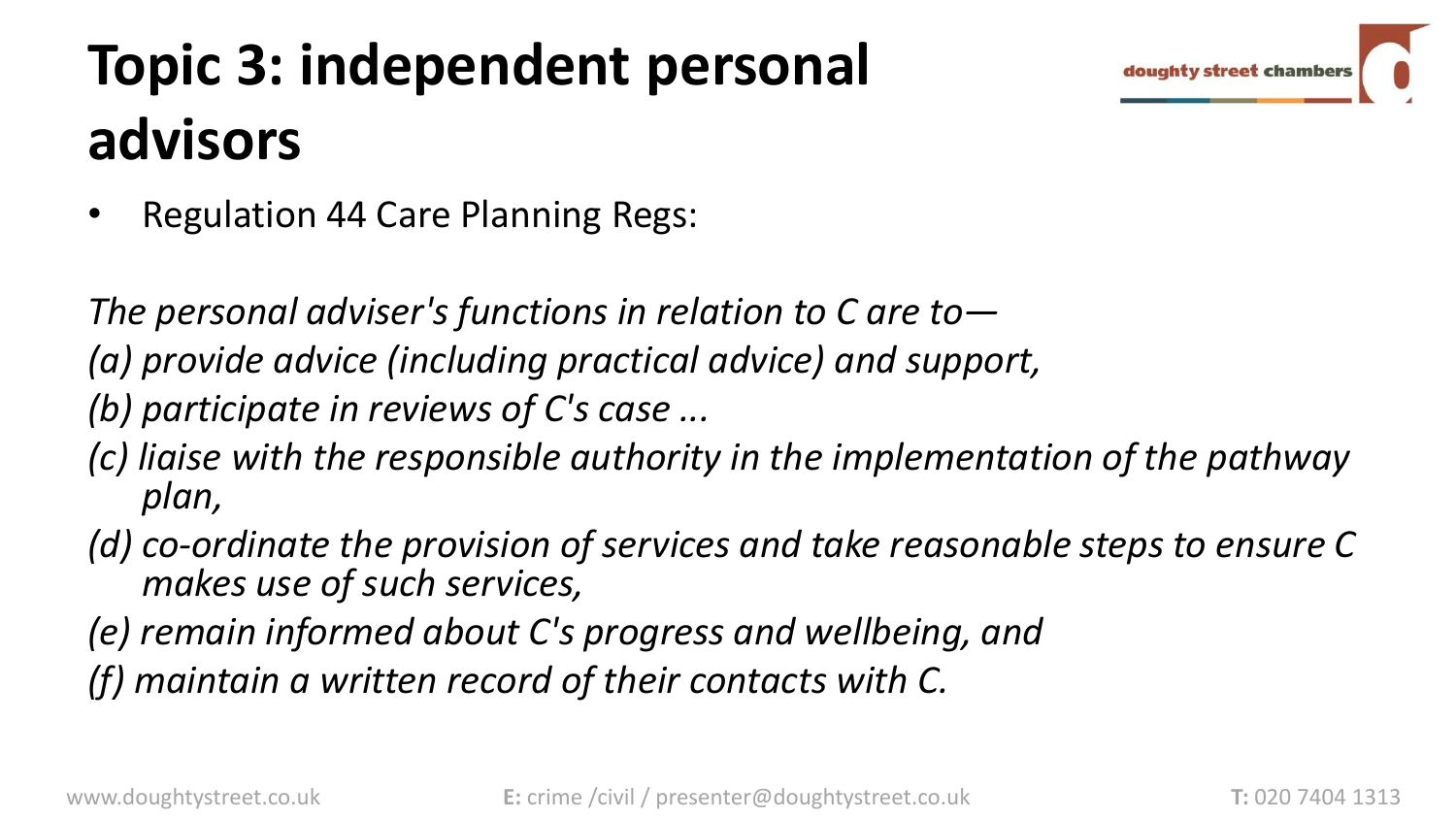

### **Topic 3: independent personal advisors**

- See *R(J) Caerphilly CBC* [2005] EWHC 586 (Admin):
	- The PA is an advocate for the child
	- Cannot, therefore, be responsible for drafting the plan
	- Must be single-mindedly focused on the PA role